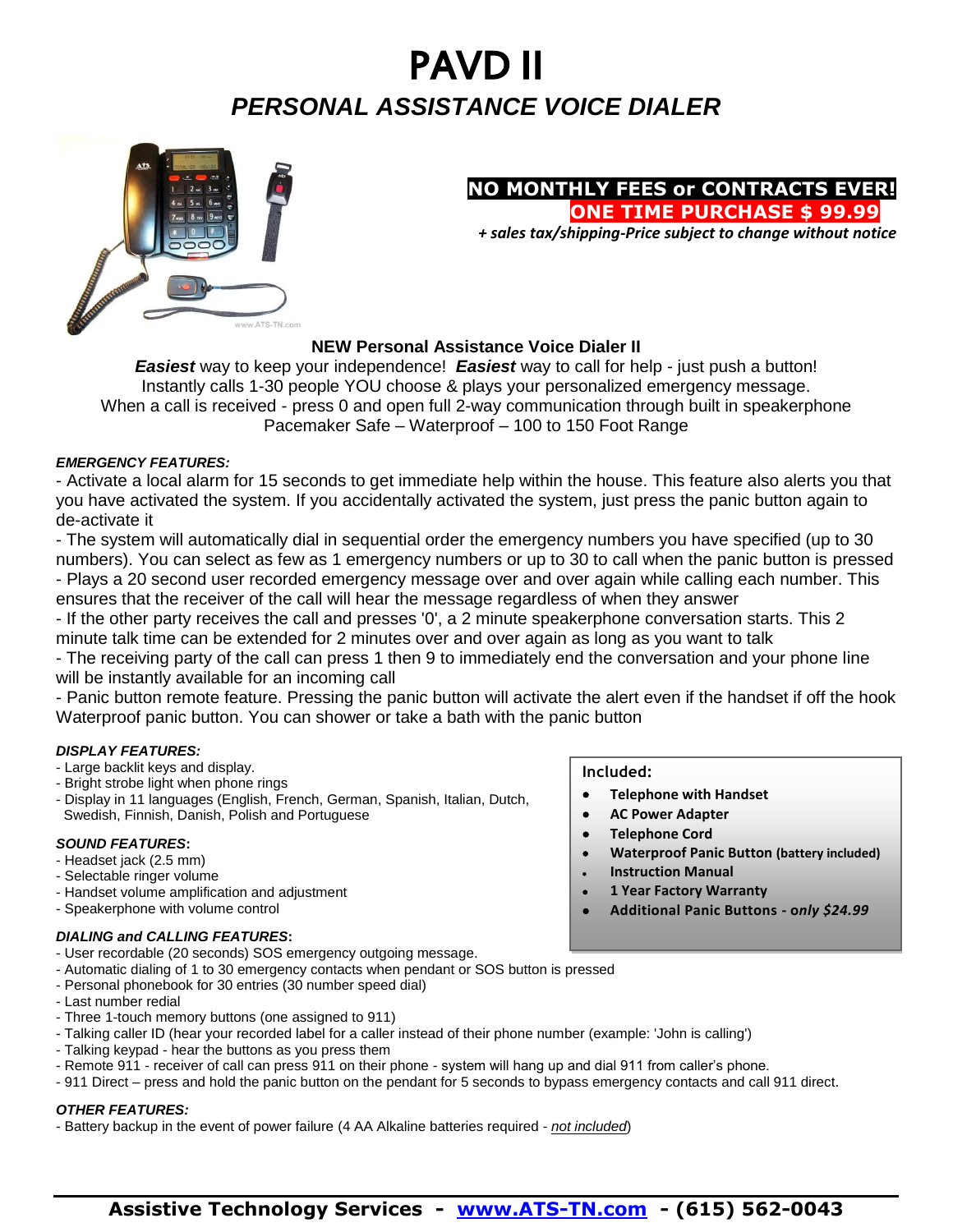#### **How does it work?**

When the panic button is pressed, the system dials the first number that is programmed into it. The system then waits to 'hear' a zero (0) to be pressed on the other end of the line. This tells the system a human answered the call. If the systems hears a 0, it will stop calling numbers and turn on the speakerphone. If the system does not hear a 0 pressed it will hang up and call the next number in sequence. If you add 911 to the contact list (already programmed on memory button), we suggest you program 911 at the end of the call list to ensure that someone is contacted in the event of an emergency. Note: This system WILL work with VOIP systems like AT&T, Comcast digital voice, Verizon, Vonage and Magic Jack and more.

#### **Telephone and Caller ID Features:**

- FSK/DTMF Emergency Talking Caller ID Speakerphone. The system speaks the phone number when a call comes in
- Languages Selectable: English/French/German/Spanish/Italian/Dutch/Swedish/Finnish/Danish/Polish/Portuguese
- Voice Reporting: English/French/German/Spanish/Italian/Dutch
- Up to 64 Message Memories
- Wall Mountable
- Capable of dialing a 22 Digit Telephone Number. (Long distance and special calling codes are easily stored)
- 16 Digits of Name Display
- Big Buttons for Dialing. (Great for seeing the numbers so you won't miss-dial)
- Talking Buttons (The system Speaks the numbers as you press the buttons)
- Built-in Phonebook with up to 30 Memories
- Real Time Clock Display
- 3 One-Touch Dialing Buttons on Base Console (SOS, M1 and 911)
- 5 Levels of LCD Contrast Adjustment. (Adjust the contrast of the screen for better viewing)
- Flash Time: 100/300/600ms Selectable
- Tone/Pulse Selectable
- In-Use Indicator
- Low & No Battery Indicator (4 x AA Alkaline batteries *not included*)
- Ringer Volume Control (Adjust the volume to the level that best fits your needs. You can even turn it Off)
- Ringer Light (Flashing light lets you see that the phone is ringing)
- Handset Volume Control (Adjust the volume up or down)
- Speakerphone Volume Control (Slide control to set the speakerphone volume at just the right level)
- LCD Back Light (Allows you to see the screen even in total darkness)
- External power: DC 9V 300mA adapter (Included)
- Panic Button frequency: 433.92 MHz (Will not interfere with any other electronics)
- Panic Button range: 100-150 Feet from base (depending on environment)
- Panic Button battery: 23A 12V Alkaline battery (*Included*)
- PRO (program) ON/OFF switch control (Protects unit from being reprogrammed accidentally)
- Answer incoming calls through speakerphone by pressing the panic button (don't have to get up to answer the phone)

#### **Personal Assistance Voice Dialer II FAQ**:

#### **Q. What if no one answers the phone when the Personal Assistance Voice Dialer II calls?**

A. The system will continue to call over-and-over until someone answers it.

#### **Q. Can I use this system in Canada or around the world?**

A. Yes, this unit will work in Canada. Yes, you can use this unit anywhere in the world. Some countries may require a power adapter for the voltage and/or a telephone jack adapter.

#### **Q. What if I do not have a normal phone line, I have a phone line from the cable company?**

A. No Problem. This unit will work with any phone line such as Verizon, Comcast, Ooma, Vonage, MagicJack?

#### **Q. What if I only have a cell phone, can I still use this to call for help?**

A. Yes, there are adapters available (Cellular Gateway). Your cell phone will need to be Bluetooth capable.

#### **Q. Can I wear the panic button in the shower?**

A. Yes, the panic button is waterproof.

#### **Q. What happens if I forget and leave the handset off the hook?**

A. You can still press the panic button and call for help and you can still receive incoming calls.

#### **Q. What happens if the power goes out, can I still use this system to call for help?**

A. The system is AC-powered with battery backup. Non-volatile memory. With the backup battery in place, even if the power goes out the system will not lose the programming and will still operate and call for help if activated